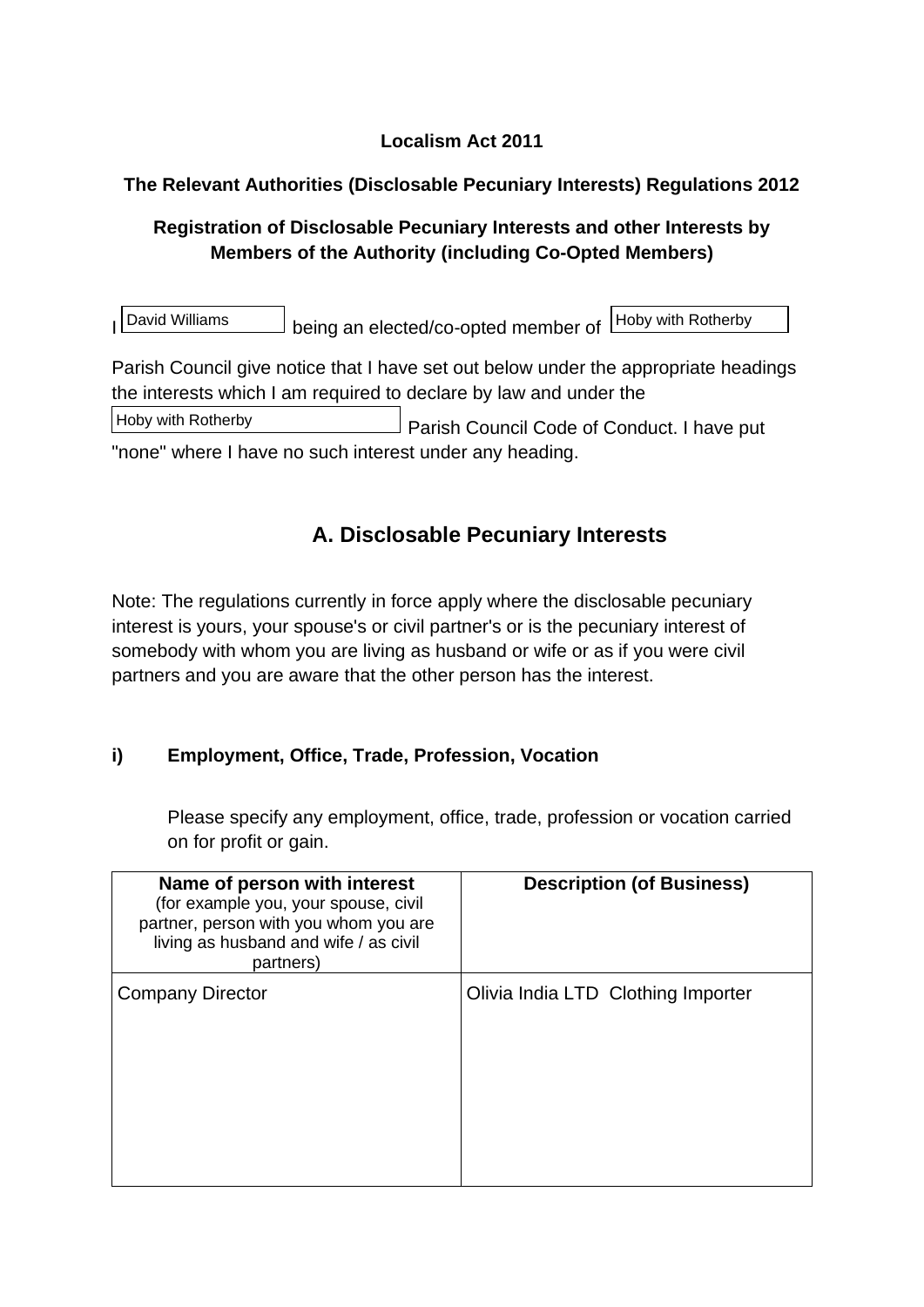### **ii) Sponsorship**

Please specify any payment or provision of any other financial benefit made or prided to you (or, so far as you are aware, your spouse, civil partner, person with you whom you are living as husband and wife/as civil partners) within the last 12 months in respect of any expenses incurred in carrying out your duties as a Member, or towards election expenses. This should include any payment or financial benefit from a trade union within the meaning of the Trade Union and Labour Relations (Consolidation) Act 1992.

| Name of Person or Body | Please state whether payment or<br>other financial benefit |
|------------------------|------------------------------------------------------------|
| N/A                    |                                                            |

#### **iii) Contracts**

Please specify any contract which is made between you, or any of the following persons (and you are aware that that other person has the interest), and the Parish Council under which goods or services are to be provided or works are to be executed and which has not been fully discharged:-

- your spouse or civil partner;
- a person with whom you are living as husband and wife;
- a person with whom you are living as if you were civil partners;
- a body in which you or any of the above has a beneficial interest.

| Name of person or body with interest | <b>Nature of contract (including</b><br>duration) |
|--------------------------------------|---------------------------------------------------|
| N/A                                  |                                                   |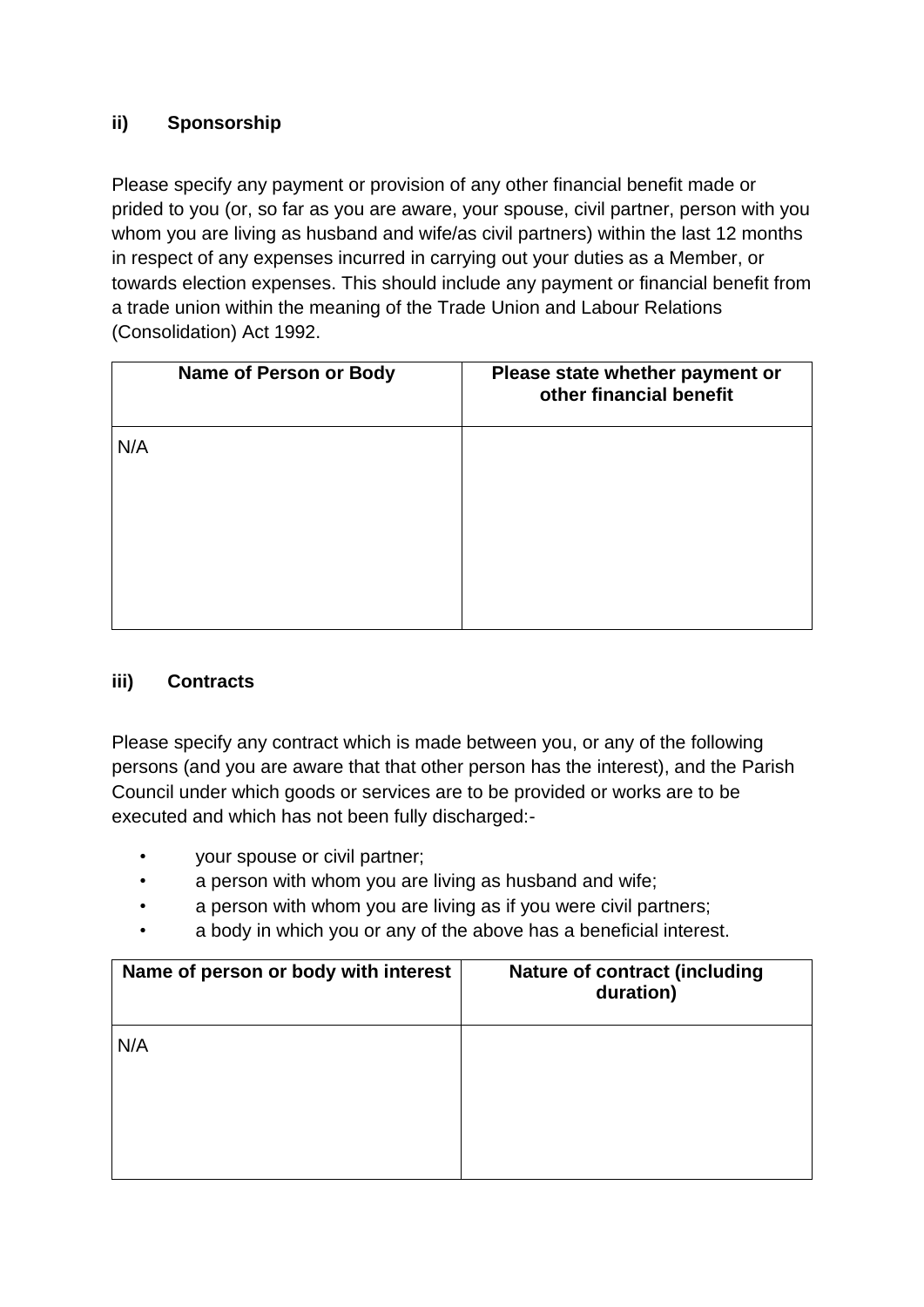#### **iv) Land**

Please specify the address or other description of any land in which you (or, so far as you are aware, your spouse, civil partner, person with you whom you are living as husband and wife/as civil partners) have a beneficial interest and which is in the Authority's area.

| <b>Address/ Description of Land</b> |
|-------------------------------------|
| 5 Main St<br>Hoby<br>LE14 3DT       |
|                                     |
|                                     |
|                                     |

#### **v) Licences**

Please specify the address or other description of any land in the Authority's area in which you (or, so far as you are aware, your spouse, civil partner, person with you whom you are living as husband and wife/as civil partners) have a licence (either alone or jointly with others) to occupy for a month or longer.

| <b>Address/ Description of Land</b> |  |  |
|-------------------------------------|--|--|
| N/A                                 |  |  |
|                                     |  |  |
|                                     |  |  |
|                                     |  |  |
|                                     |  |  |
|                                     |  |  |
|                                     |  |  |
|                                     |  |  |
|                                     |  |  |
|                                     |  |  |
|                                     |  |  |
|                                     |  |  |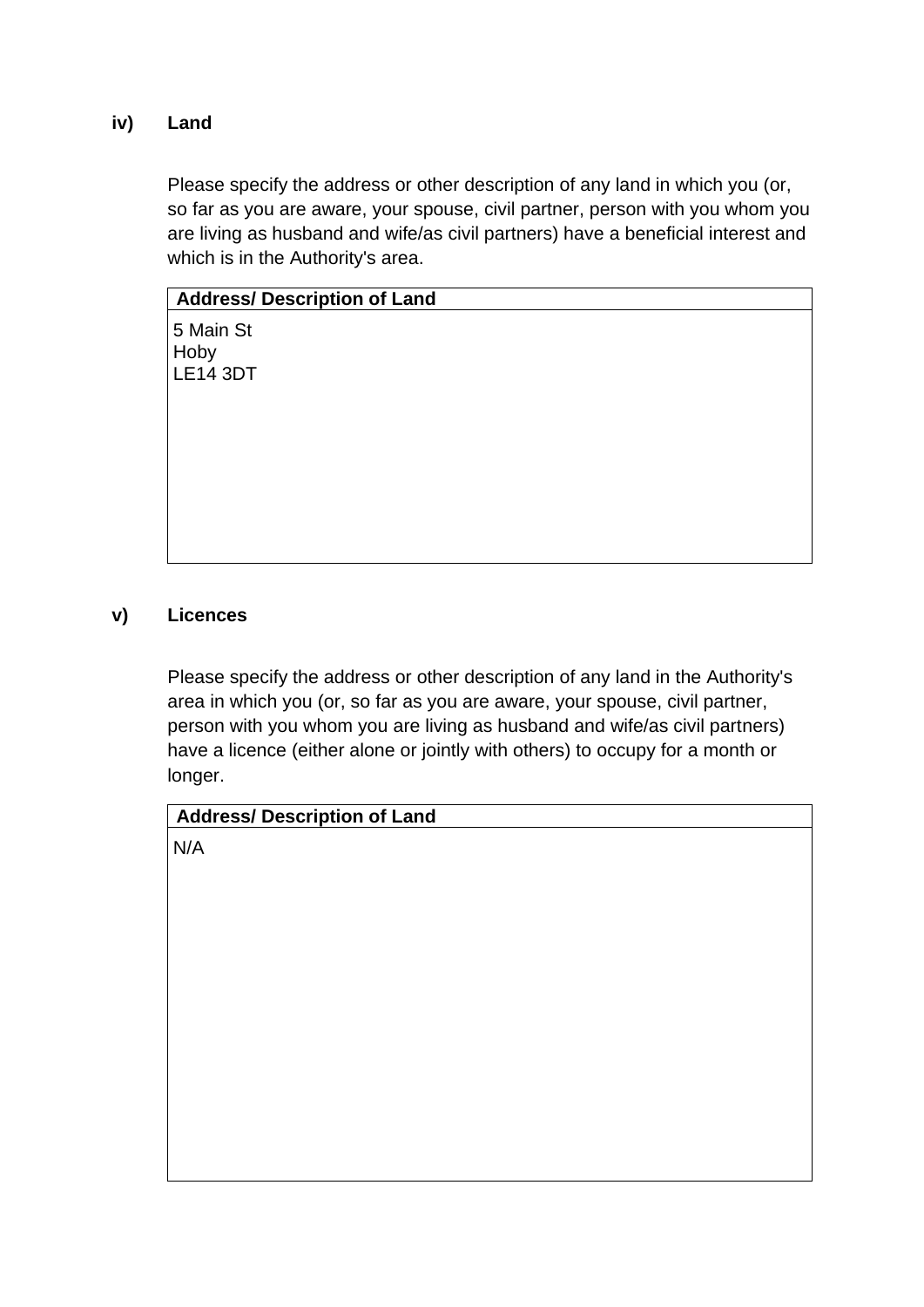#### **vi) Corporate Tenancies**

Please specify the address or other description of any land where the landlord is the Parish Council and you, or any of the following persons, (and you are aware that that other person has the interest), are the tenant:-

- your spouse or civil partner;
- a person with whom you are living as husband and wife;
- a person with whom you are living as if you were civil partners;
- a body in which you or any of the above has a beneficial interest.

| <b>Address/ Description of Land</b> |  |
|-------------------------------------|--|
| N/A                                 |  |

#### **vii) Securities**

Please specify any beneficial interest held by you (or, so far as you are aware, your spouse, civil partner, person with you whom you are living as husband and wife/as civil partners) in the securities of a body which has a place of business or land in the Authority's area and where either:-

- a) the total nominal value (i.e. the face value recorded on the share certificate) of the securities held exceeds £25,000 or one hundredth of the total issues share capital of that body; or
- b) if the share capital of that body is of more than one class, the total nominal value of the shares of any one class in which you (or your spouse, civil partner, person with you whom you are living as husband and wife/as civil partners) have a beneficial interest exceeds one hundreth of the total issued share capital of that class.

#### **Name of Body**

N/A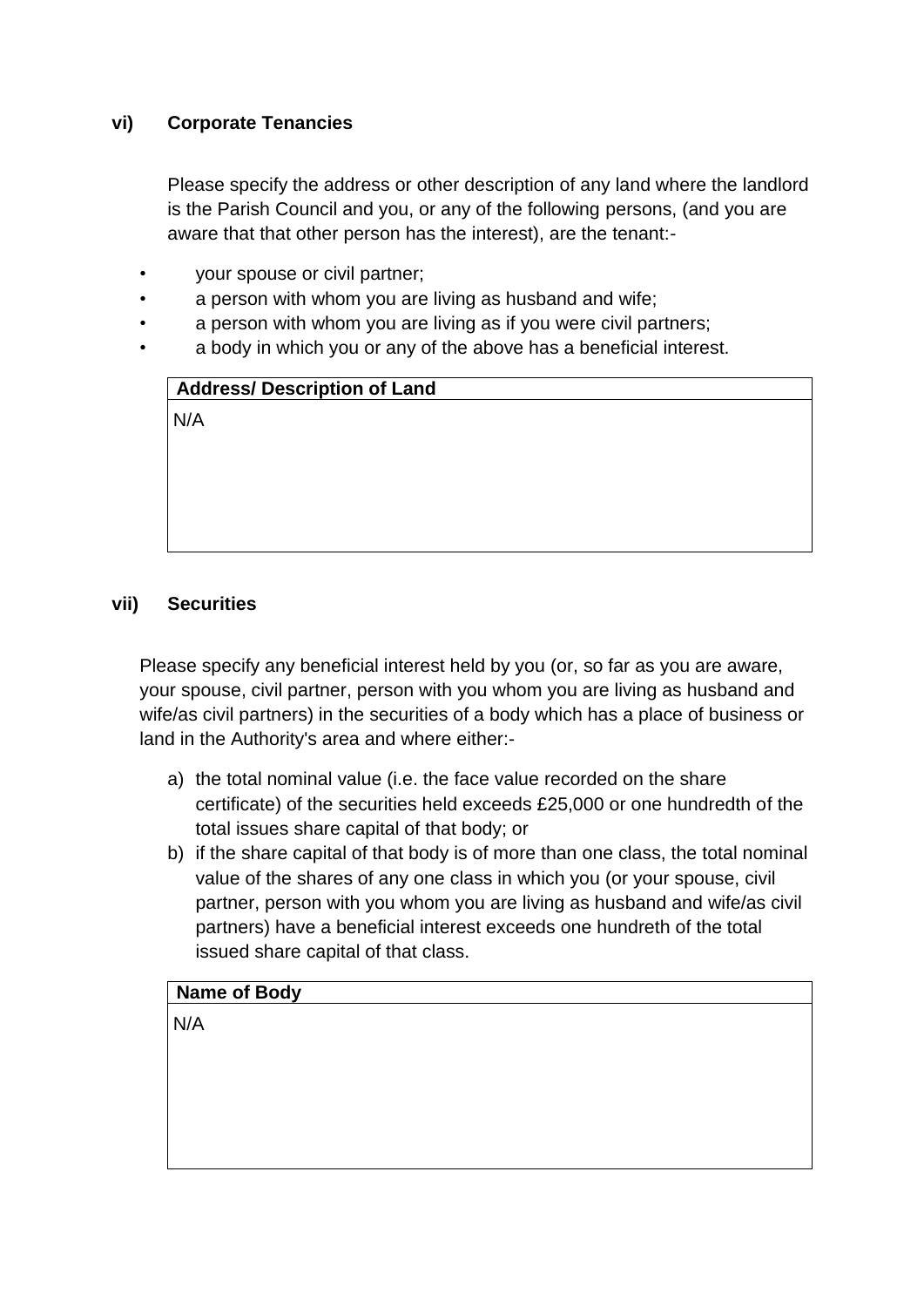## **B: Other personal interests**

#### **Interests in Other Bodies**

Please specify any membership or position of general control or management you occupy in any of the following:-

- a. a body to which you have been appointed or nominated by the Authority as its representative;
- b. a public body or body exercising functions of a public nature;
- c. a body directed to charitable purposes;
- d. a body whose principle purposes include the influence of public opinion or policy (including any political party or trade union.)

| <b>Name of Body</b>       | Interest (Member, Trustee, Governor) |
|---------------------------|--------------------------------------|
| <b>Conservative Party</b> | Member                               |
|                           |                                      |
|                           |                                      |
|                           |                                      |
|                           |                                      |
|                           |                                      |
|                           |                                      |
|                           |                                      |
|                           |                                      |
|                           |                                      |
|                           |                                      |
|                           |                                      |
|                           |                                      |
|                           |                                      |
|                           |                                      |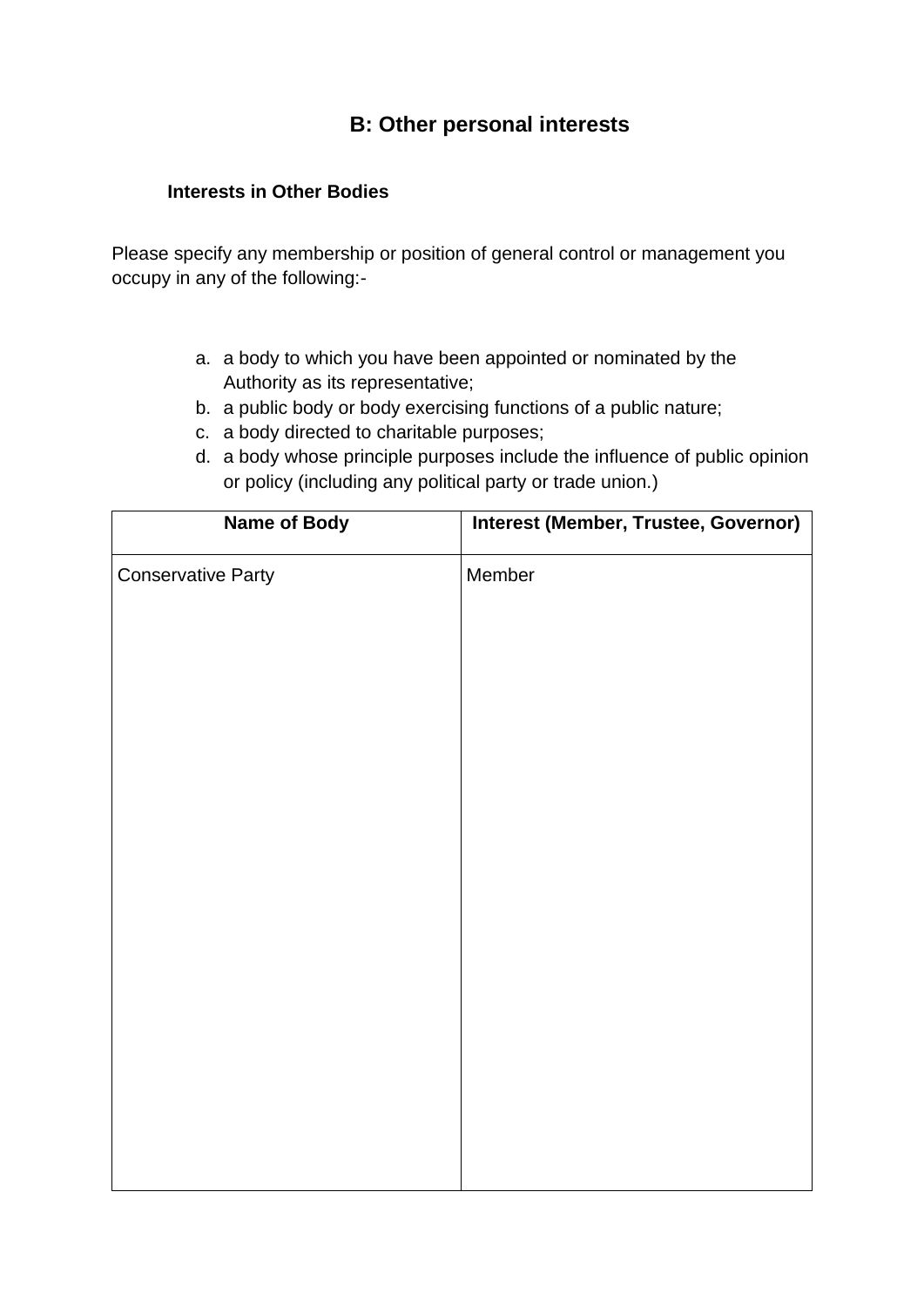# **C: Gifts and hospitality**

Please specify the details of any gifts or hospitality received from any person or body with an estimated value of £50 or over, together with the interests of that person or body.

Members are encouraged also to record the offer of gifts and hospitality not accepted and those which are below the value of £50. However, there is no obligation to do so.

Separate forms are available covering the registration of gifts and hospitality which may be attached to this registration document as appropriate.

| <b>Date</b> | <b>Details of Gift</b><br>or Hospitality | <b>Offering</b><br>person or<br>body and<br>their interests | <b>Estimated</b><br>value | Weather<br>accepted or<br>declined |
|-------------|------------------------------------------|-------------------------------------------------------------|---------------------------|------------------------------------|
| N/A         |                                          |                                                             |                           |                                    |
|             |                                          |                                                             |                           |                                    |

I recognise that failure to disclose a Disclosable Pecuniary Interest would constitute a criminal offence.

I also recognise that failure to provide accurate information regarding my Disclosable Pecuniary Interests, my other personal interests and gifts and hospitality received

would constitute a breach of the  $\Box$ Code of Conduct.

I acknowledge that I am obliged to give further notice in order to keep my declaration up to date.

Signed: Date: REDACTED 17/Sept 2019